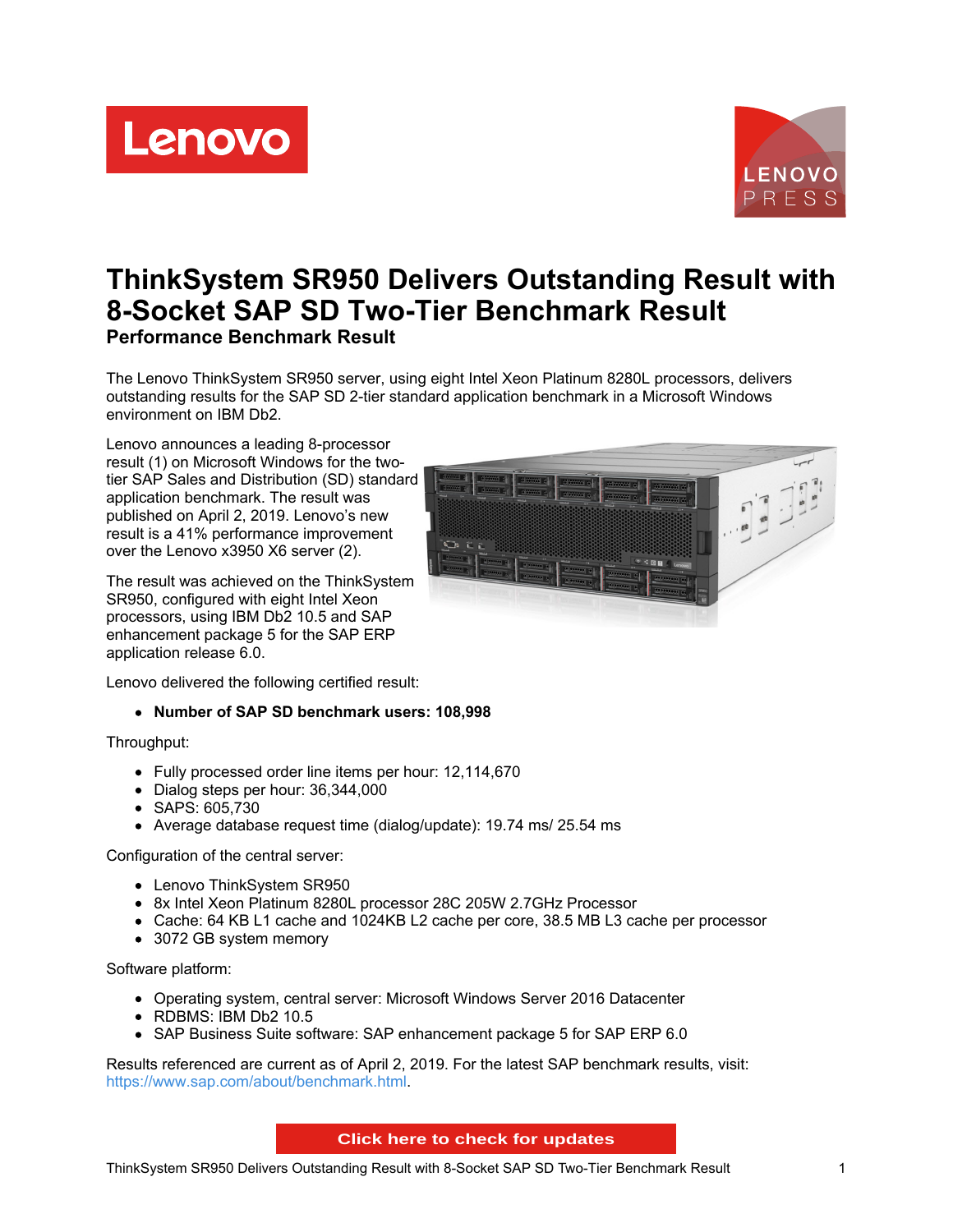(1) This benchmark fully complies with the SAP Benchmark Council regulations and has been audited and certified by SAP SE [\(certification](http://www.sap.com/dmc/benchmark/2019/Cert19016.pdf) number 2019016). Details can be obtained from Lenovo and SAP. The benchmark was performed at Data Center Performance Lab, Lenovo in Research Triangle Park, NC, USA, by Lenovo engineers.

(2) The claim of achieving 41% percent improvement in performance is based on results on the two-tier SAP SD standard application benchmark achieved by Lenovo System x3950 X6 (48processors / 192 cores / 384 threads, Intel Xeon Processor E7-8894 v4, 2.40 GHz processors [\(certification](https://www.sap.com/dmc/benchmark/2017/Cert17002.pdf) number 2016027).

## **About the ThinkSystem SR950**

Lenovo ThinkSystem SR950 is designed for your most demanding, mission-critical workloads, such as inmemory databases, large transactional databases, batch and real-time analytics, ERP, CRM, and virtualized server workloads. The powerful 4U ThinkSystem SR950 can grow from two to eight secondgeneration Intel Xeon Scalable Family processors, and with 96 DIMM sockets, supports up to 24 TB of highspeed memory. The modular design of SR950 speeds upgrades and servicing with easy front or rear access to all major subsystems to maximize server availability. The ThinkSystem SR950 also supports Intel Optane DC Persistent Memory delivering a new, flexible tier of memory designed specifically for data center workloads that offer an unprecedented combination of high-capacity, affordability and persistence.

The SR950 packs numerous fault-tolerant and high-availability features into a high-density, 4U rackoptimized design that reduces the space needed to support massive network computing operations and simplify servicing. Lenovo XClarity Controller is an all-new hardware embedded management engine common in every ThinkSystem server. XClarity Controller features an uncluttered graphical user interface, industry standard Redfish-compliant REST APIs, and enables booting in half the time of prior generation servers, with up to 6x faster firmware updates.

Lenovo XClarity Administrator is a virtualized application that centrally manages ThinkSystem servers, storage, and networking. Via reusable patterns and policies, it ramps up and scales infrastructure provisioning and maintenance. It serves as a central integration point to extend your data center management processes to physical IT. Running XClarity Integrators in external IT applications, or integrating through REST APIs, helps you further speed services provisioning, streamline IT management, and contain costs.

ThinkShield is a comprehensive approach to security designed to secure the data center, from the foundation of your infrastructure to the network's edge and guard against a security breach. ThinkShield protects your business with each offering, from development through disposal.

## **About SAP SD**

SAP SD benchmark is a test for standard sale and distribution business components on SAP ERP, which is indicative of the performance of the application and database on a specific hardware environment. For more information about the benchmark, go to <https://www.sap.com/about/benchmark/appbm/erp.html>.

#### **Learn more**

To learn more about SAP solutions on Lenovo servers visit the following page: <https://www.lenovo.com/us/en/data-center/solutions/sap/>

To learn more about the Lenovo ThinkSystem SR950 server, visit the SR950 [product](https://www.lenovo.com/us/en/data-center/servers/mission-critical/Lenovo-ThinkSystem-SR950/p/77XX7HSSR95) web page.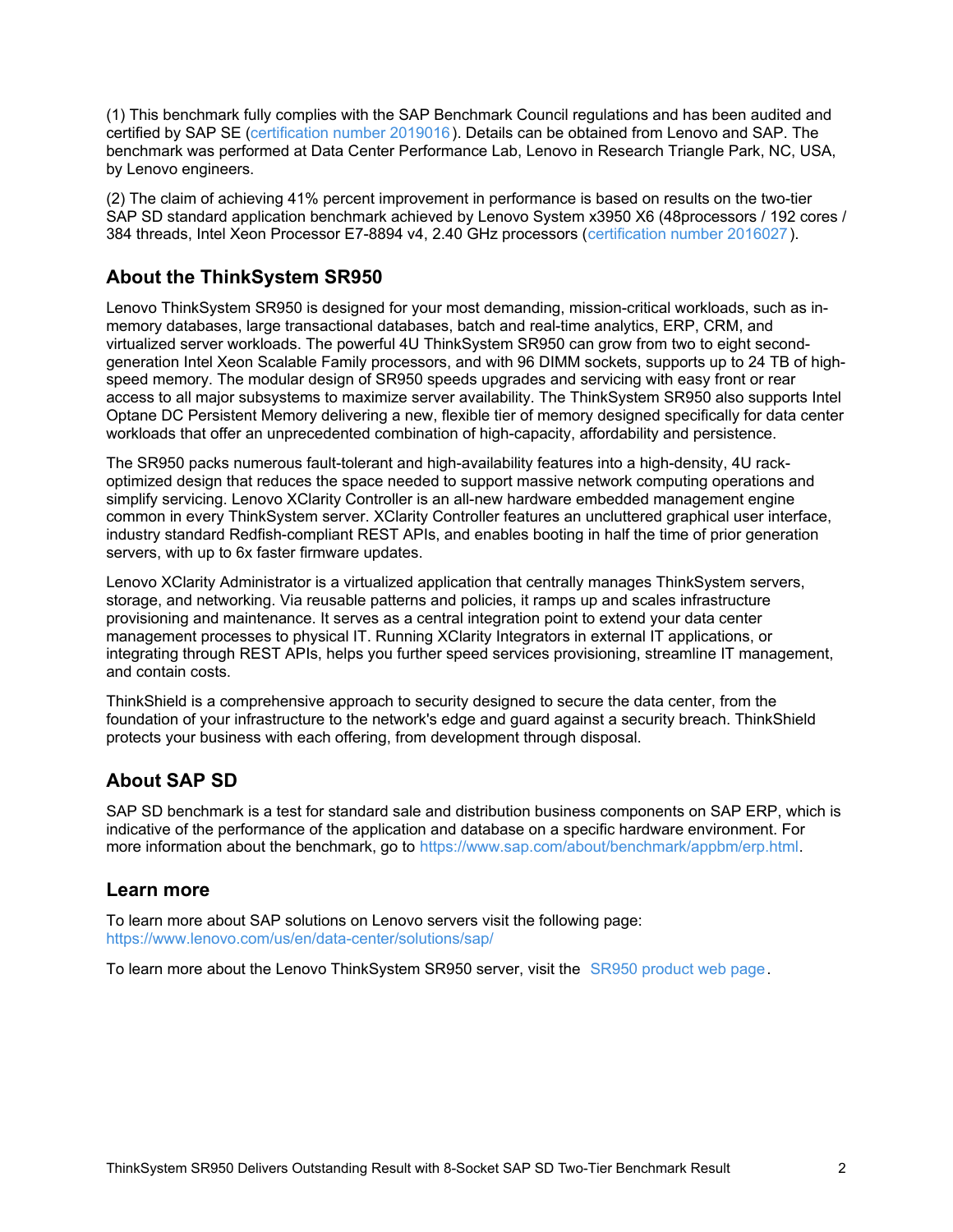# **Related product families**

Product families related to this document are the following:

- **[Mission-Critical](https://lenovopress.com/servers/mission-critical/rack) Rack Servers**
- IBM [Alliance](https://lenovopress.com/software/alliances/ibm)
- $\bullet$  [IBM](https://lenovopress.com/software/database/db2) Db2
- [ThinkSystem](https://lenovopress.com/servers/thinksystem/sr950) SR950 Server
- SAP SD [Benchmark](https://lenovopress.com/servers/benchmarks/sap-sd) Results
- SAP [Alliance](https://lenovopress.com/software/alliances/sap)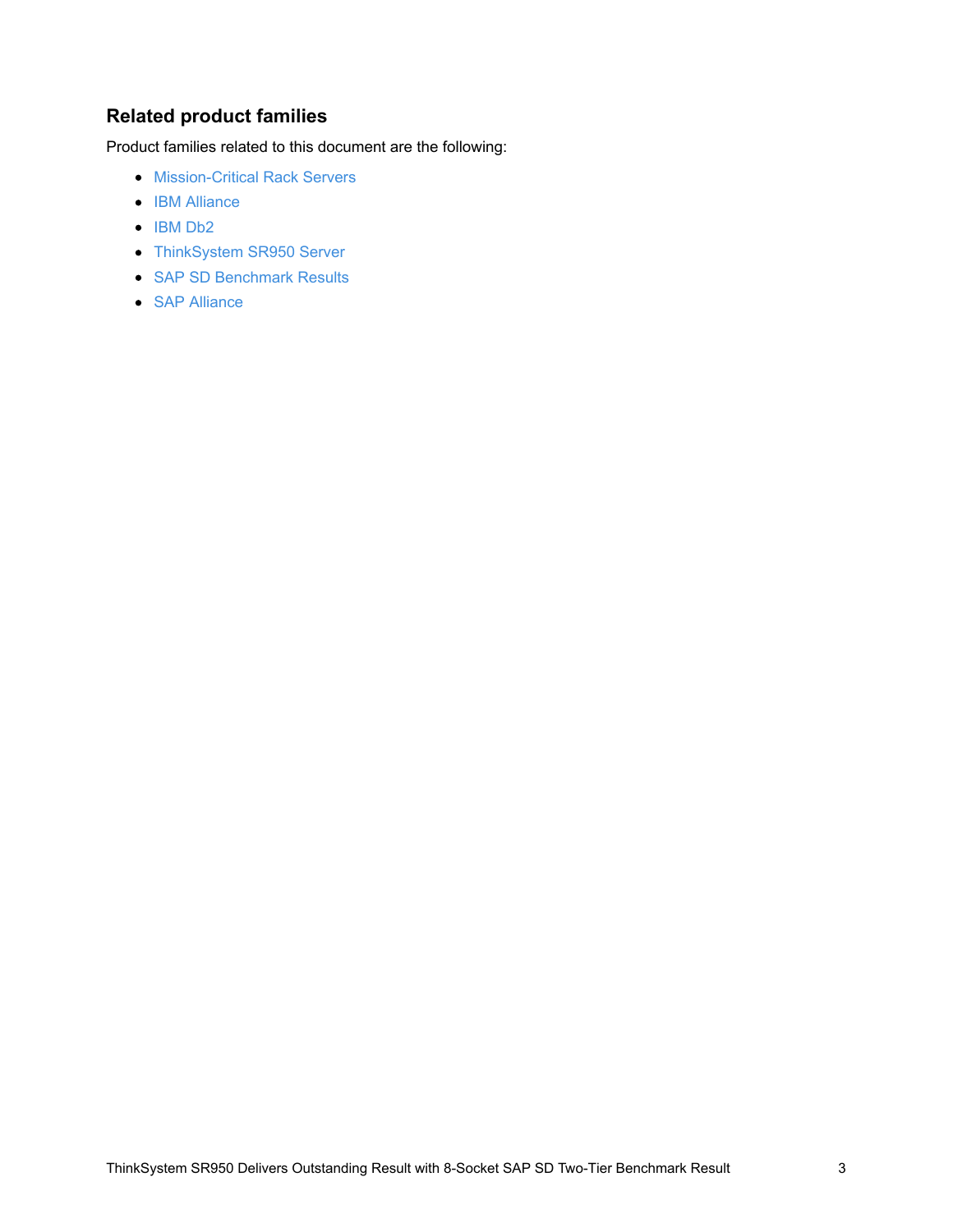#### **Notices**

Lenovo may not offer the products, services, or features discussed in this document in all countries. Consult your local Lenovo representative for information on the products and services currently available in your area. Any reference to a Lenovo product, program, or service is not intended to state or imply that only that Lenovo product, program, or service may be used. Any functionally equivalent product, program, or service that does not infringe any Lenovo intellectual property right may be used instead. However, it is the user's responsibility to evaluate and verify the operation of any other product, program, or service. Lenovo may have patents or pending patent applications covering subject matter described in this document. The furnishing of this document does not give you any license to these patents. You can send license inquiries, in writing, to:

Lenovo (United States), Inc. 8001 Development Drive Morrisville, NC 27560 U.S.A. Attention: Lenovo Director of Licensing

LENOVO PROVIDES THIS PUBLICATION "AS IS" WITHOUT WARRANTY OF ANY KIND, EITHER EXPRESS OR IMPLIED, INCLUDING, BUT NOT LIMITED TO, THE IMPLIED WARRANTIES OF NON-INFRINGEMENT, MERCHANTABILITY OR FITNESS FOR A PARTICULAR PURPOSE. Some jurisdictions do not allow disclaimer of express or implied warranties in certain transactions, therefore, this statement may not apply to you.

This information could include technical inaccuracies or typographical errors. Changes are periodically made to the information herein; these changes will be incorporated in new editions of the publication. Lenovo may make improvements and/or changes in the product(s) and/or the program(s) described in this publication at any time without notice.

The products described in this document are not intended for use in implantation or other life support applications where malfunction may result in injury or death to persons. The information contained in this document does not affect or change Lenovo product specifications or warranties. Nothing in this document shall operate as an express or implied license or indemnity under the intellectual property rights of Lenovo or third parties. All information contained in this document was obtained in specific environments and is presented as an illustration. The result obtained in other operating environments may vary. Lenovo may use or distribute any of the information you supply in any way it believes appropriate without incurring any obligation to you.

Any references in this publication to non-Lenovo Web sites are provided for convenience only and do not in any manner serve as an endorsement of those Web sites. The materials at those Web sites are not part of the materials for this Lenovo product, and use of those Web sites is at your own risk. Any performance data contained herein was determined in a controlled environment. Therefore, the result obtained in other operating environments may vary significantly. Some measurements may have been made on development-level systems and there is no guarantee that these measurements will be the same on generally available systems. Furthermore, some measurements may have been estimated through extrapolation. Actual results may vary. Users of this document should verify the applicable data for their specific environment.

#### **© Copyright Lenovo 2022. All rights reserved.**

This document, LP1114, was created or updated on April 2, 2019.

Send us your comments in one of the following ways:

- Use the online Contact us review form found at: <https://lenovopress.com/LP1114>
- Send your comments in an e-mail to: [comments@lenovopress.com](mailto:comments@lenovopress.com?subject=Feedback for LP1114)

This document is available online at <https://lenovopress.com/LP1114>.